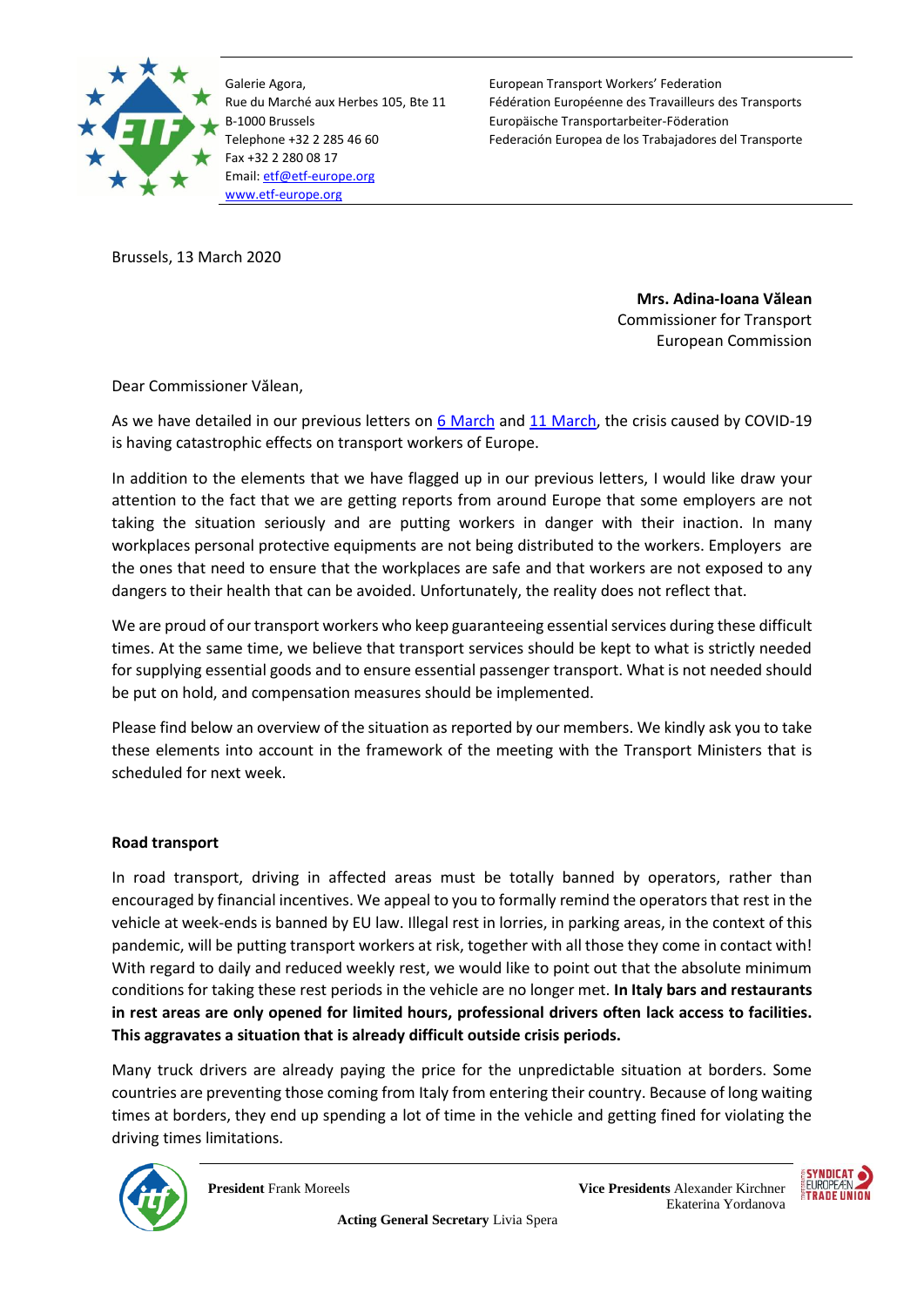

Galerie Agora, Rue du Marché aux Herbes 105, Bte 11 B-1000 Brussels Telephone +32 2 285 46 60 Fax +32 2 280 08 17 Email[: etf@etf-europe.org](mailto:etf@etf-europe.org) [www.etf-europe.org](http://www.etf-europe.org/)

European Transport Workers' Federation Fédération Européenne des Travailleurs des Transports Europäische Transportarbeiter-Föderation Federación Europea de los Trabajadores del Transporte

On the other hand, some Member States are considering adopting a relaxation of driving and rest time rules in order for the industry to meet the delivery demands cause by the pandemic. This in our view is unacceptable. The levels of fatigue among drivers are high already. **Prolonged working hours and working in an ever-changing environment specific to delivery situations will increase the vulnerability of employees in a sector where there is already a chronical labour shortage.** As for the Bus and coach sector, **it is essential for operators to provide drivers with equipment that ensures full protection against contamination. Bus and coach passengers must undergo the same health check regime as passengers using any other mode of transport.** 

## **Railways and Urban Public Transport**

Public transport workers on trains, in the railway stations and in urban public transport are front line workers, **meeting hundreds and thousands of passengers every day and are thus directly exposed to the risks of getting infected by COVID-19 during their daily work.** Public transport workers have a strong self-understanding of delivering a public service to people and society and take professional pride in serving society, and they have the right to be protected against health hazards at their work place.

**Competent authorities in charge of public transport services and employers have to ensure that public transport workers who are in direct contact with passengers are protected and can protect themselves.** The use of protective barriers like masks and protective clothes as well as keeping a distance offers only limited protection in public transport, but **employers must take full responsibility and still inform workers, allow and advise such measures.**

More crucially, it is vital to reduce the number of situations in which public transport workers are exposed to dangerous situations to a minimum. It is important to continue offering public transport services but in this current situation, and **when requested by the representatives of public transport workers, services should be reduced**. This should only last for a clearly defined limited period of time and should be regularly assessed. **The conditions of any such measure must be negotiated with the trade unions and employees' full salaries must be guaranteed.** 

## **Maritime**

In maritime transport sectors, workers are experiencing issues at-sea and on-shore. The **various travel restrictions and quarantine measures being put in place around the world are impacting repatriation home of seafarers at the end of their services.** Due to these measures, we hear of cases where seafarers cannot disembark when planned, or cannot join a ship at a foreign port. While protection of public health is paramount, **seafarers' rights to annual leave must be protected, and seafarers must be paid for the extension of their service periods on board.**

Traffic by sea between specific locations has now been stopped completely (e.g. between Spain and Italy/Morocco). **Our affiliates have reported to us that in some cases, this meant that the crew could not leave the ship. When this happens, both competent authorities and shipowners need to take a** 

 **Acting General Secretary** Livia Spera